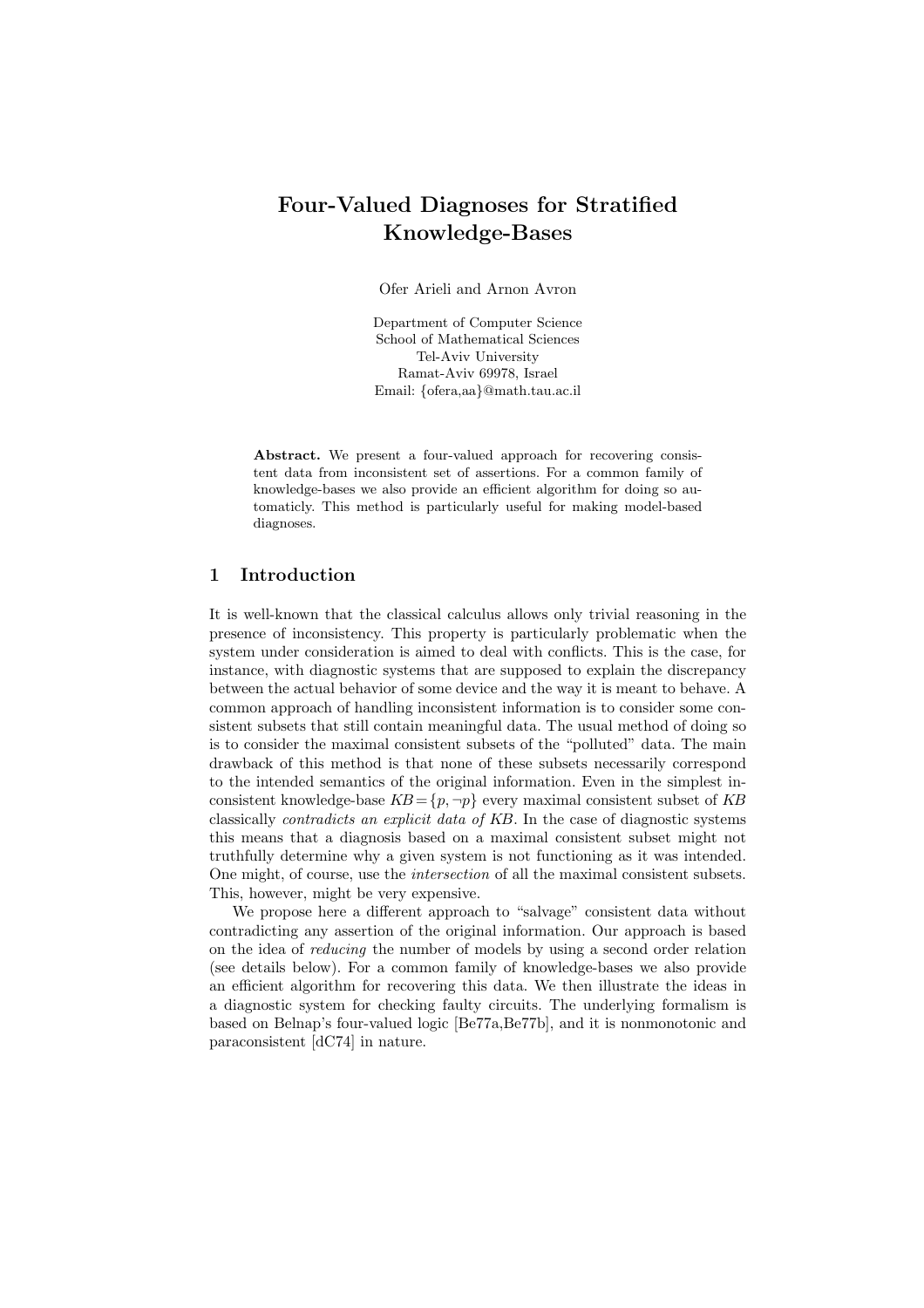#### 2 Preliminaries

We present a formalism that is based on Belnap's well-known four-valued logic. For a detailed discussion on this logic see, e.g.,  $[Be77a,Be77b]$ . We denote by t and f the classical values.  $\perp$  and  $\perp$  denote, respectively, lack of knowledge and "over"-knowledge (conflict). It is usual to consider these four values according to two partial orders: One,  $\leq_t$ , might intuitively be understood as reflecting differences in the "measure of truth" that every value represents. According to this order, f is the minimal element, t is the maximal one, and  $\bot$ ,  $\top$  are two intermediate values that are incomparable.  $({t, f, \top, \bot}, \leq_t)$  is a distributive lattice with an order reversing involution  $\neg$ , for which  $\neg$   $\top$  =  $\top$  and  $\neg$  ⊥ = ⊥. We shall denote the meet and the join of this lattice by ∧ and ∨, respectively. The other partial order,  $\leq_k$ , is understood (again, intuitively) as reflecting differences in the amount of knowledge or information that each truth value exhibits. Again,  $({t, f, \top, \bot}, \leq_k)$  is a lattice where  $\bot$  is its minimal element,  $\top$  – the maximal element, and  $t$ ,  $f$  are incomparable.

A double-Hasse diagram with the four elements and the two lattices is given in Figure 1 below.



Fig. 1. The four-valued structure

The language we treat here is the propositional language based on {¬, ∨, ∧,  $\perp$ ,  $\perp$ <sup>1</sup>. Given a set S of propositional formulae, we shall denote by  $\mathcal{A}(S)$  the set of the atomic formulae that occur in  $S$ , and by  $\mathcal{L}(S)$  the set of the literals that occur in S. The semantic notions are natural generalizations to the fourvalued case of similar classical notions: A *valuation*  $\nu$  is a function that assigns a

<sup>&</sup>lt;sup>1</sup> t and f are definable in this language:  $f = T \wedge \perp$  and  $t = T \vee \perp$ .  $\wedge$  is of course also definable, using de-Morgan law.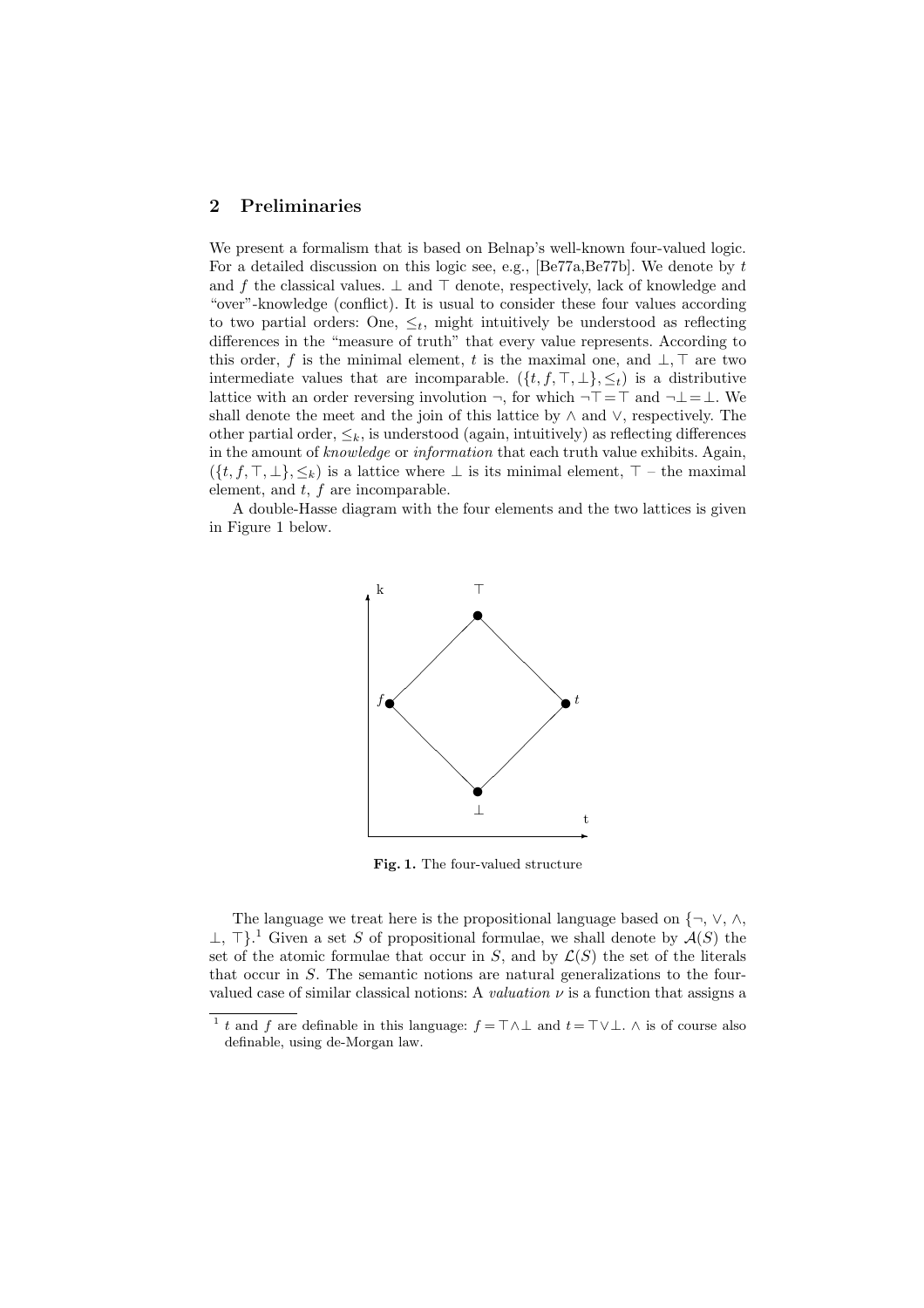truth value from  $\{\top, \bot, t, f\}$  to each atomic formula. Any valuation is extended to complex formulae in the standard way. We shall sometimes write  $\psi : b \in \nu$ instead of  $\nu(\psi) = b$ . We will say that  $\nu$  satisfies  $\psi$ , iff  $\nu(\psi) \in \{t, \top\}$ . t and  $\top$  are called designated values. A valuation that satisfies every formula in a given set of formulas  $S$  is said to be a *model* of  $S$ . The set of the models of  $S$  will be denoted  $mod(S)$ . Note that unlike in the classical calculus, there are no tautologies here. In fact, excluded middle is not a valid rule in the four-valued case.

The formulae on which we are going to concentrate here are clauses, i.e.: disjuncts of literals. As the following lemma shows, by doing so we do not reduce the generality.

**Lemma 1.** For every formula  $\psi$  there is a finite set S of clauses such that for every valuation  $\nu$ ,  $\nu(\psi) \in \{\top, t\}$  iff  $\nu(\phi) \in \{\top, t\}$  for every  $\phi \in S$ .

**Proof:** By an induction on the structure of  $\psi$ . The proof is similar to that of the classical case. Using the fact that de-Morgan's laws, distributivity, commutativity, associativity, and the double negation rule  $(\neg\neg\varphi = \varphi)$  remain valid in the four-valued case, we can transform any formula into an equivalent one in conjunctive normal form. The lemma follows now from the fact that  $\phi_1 \wedge \phi_2$  is designated here iff both  $\phi_1$  and  $\phi_2$  are designated.  $\Box$ 

**Lemma 2.** Let  $\psi$  be a clause,  $l_i$   $(i = 1 \dots n)$  – its literals, and  $\nu$  – a valuation on  $\mathcal{A}(\psi)$ . Then  $\nu(\psi) \in \{t, \top\}$  iff there is an  $1 \leq i \leq n$  s.t.  $\nu(l_i) \in \{t, \top\}$ .

**Proof:** Immediate from the fact that  $\{f, \perp\}$  is closed under disjunction.  $\Box$ 

**Definition 1.** A knowledge-base KB is a pair  $(S, Exact)$ , where S is a set of clauses, and Exact is a set of atoms in  $\mathcal{A}(S)$  that are assumed to have only classical values.  $mod(KB) = mod(S, Exact)$  denotes the set of exact models of  $S$ , i.e.: the models of  $S$  in which every element of  $Exact$  is assigned a classical value. Formally:  $mod(S, Exact) = \{M \in mod(S) \mid \forall p \in Exact \ M(p) \in \{t, f\}\}.$ 

We introduced the set Exact because there are cases in which we do not want to leave room to any doubts. For example, what a law says about something should be very clear; It might not be very obviouse, however, if the law is obayed<sup>2</sup> (we shall give a concrete example in Section 5).

**Definition 2.** Let  $M \in mod(S)$ . Define:  $\text{Inc}_M(S) = \{p \in \mathcal{A}(S) \mid M(p) = \top\}.$ 

**Definition 3.** Let M, N be two exact models of a knowledge-base  $KB = (S, Exact)$ . a) M is more consistent than  $N(M >_{con} N)$  iff  $Inc_M(S) \subset Inc_N(S)$ . M is smaller than  $N$  ( $M \leq_k N$ ) iff for any  $p \in \mathcal{A}(S)$ ,  $M(p) \leq_k N(p)$ .

b) mcem(KB), kmin(KB), and  $\Omega(KB)$  respectively denote the set of the most consistent exact models of  $KB$  (mcems, for short), the set of the k-minimal exact models of KB, and the set of the k-minimal models among the elements of mcem $(KB)$  (*minimal mcems*, for short).

<sup>&</sup>lt;sup>2</sup> The use of the set Exact is actually a kind of integrity constraint that we force on the system.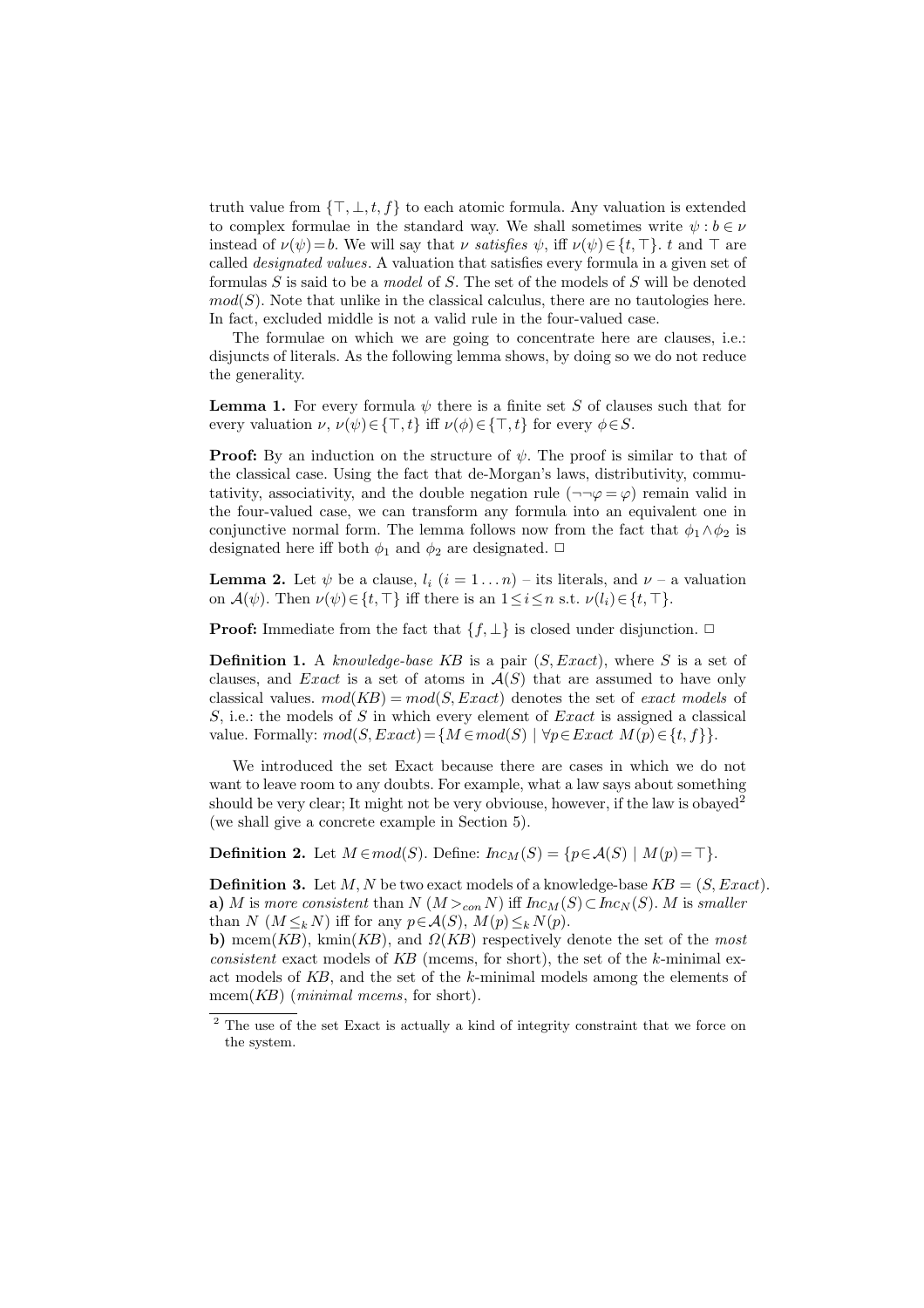**Definition 4.** Let  $KB = (S, Exact)$  be a knowledge-base, and  $\psi$  – a formula.

- a)  $KB \models \psi$  if every exact model of KB is a model of  $\psi$ .
- b)  $KB \models_{mcem} \psi$  if every mcem of KB is a model of  $\psi$ .
- c)  $KB \models_{kmin} \psi$  if every k-minimal exact model of KB is a model of  $\psi$ .
- d)  $KB \models_{\Omega} \psi$  if every minimal mcem of KB is a model of  $\psi$ .<sup>3</sup>

Note: The consequence relations  $\models_{mcem}, \models_{kmin}$ , and  $\models_{\Omega}$  are preferential logics in the sense of Shoham [Sh87,Sh88]; Such consequence relations are based on the idea that inferences should not take into account every model of a given theory, but only a subset of them, determined according to a certain preference criteria. (Preferential logics has recently received a considerable attention. See, e.g., [KLM90,Pr91,LM92,KL92]).

Example 1. Consider the knowledge-base  $KB = (S, Exact)$  where  $S = \{p, \neg p \vee p\}$  $\neg q$ , and  $Exact = \emptyset$ . The single (k-minimal) mcem of KB is  $M = \{p:t, q:f\}$ . M and  $N = \{p:\top, q:\bot\}$  are the k-minimal models of KB. Thus  $KB \models_{mcem} \neg q$  and  $KB \models_{\Omega} \neg q$ , while  $KB \not\models_{kmin} \neg q$  and  $KB \not\models \neg q$ . When  $Exact = \{q\}$ , M remains the (minimal) mcem of  $KB$ , but now it is also the single element of kmin $(KB)$ , therefore  $KB \models_{kmin} \neg q$ .

Several consequence relations similar to  $\models_{meem}$  are considered in the literature. Priest [Pr91] uses a similar consequence relation  $\models_{LPm}$  for defining the logic LPm from the three-valued logic LP. In [AA95] it is shown that  $\models_{mcem}$ and  $\models_{\Omega}$  are the same in case  $Exact = \emptyset$ . The proof there applies in the general case as well. Therefore, when switching to four valued semantics and using only the  $k$ -minimal mcems, one might consider fewer models than in the case of LPm, since for every k-minimal mcem that assigns  $\perp$  to atomic formulae  $p_i$  $i = 1, \ldots n$ , there are  $2^n$  corresponding minimaly consistent models of LP, each one assigns either  $t$  or  $f$  to these  $p_i$ . Moreover, three valued reasoning can be simulated in our framework, since the entailment  $KB \models_L P_m \psi$  is equivalent to  $KB, p_1 \vee \neg p_1, \ldots, p_n \vee \neg p_n \models_{meem} \psi$ , where  $\mathcal{A}(KB) = \{p_1, \ldots, p_n\}.$ 

Another difference between the present work and [Pr91] is that Priest considers, in fact, only the case  $Exact = ∅$ .

Kifer and Lozinskii [KL92] also consider a similar relation in the framework of annotated logics. Like Priest, they only consider the most consistent models among *all* the possible models. They do not restrict the attention to some relevant subset (as we do) by constraining them in the meta-level. Further discussion and a comparison between  $\models_{meem}$  and the consequence relation of [KL92] can be found in [AA94,AA96].

A basic property of the knowledge-bases that we use here is that for every exact model there is an mcem which is at least as consistent. For finite knowledge-

<sup>&</sup>lt;sup>3</sup> One can view the consequence relation  $\models \Omega$  as a composition of the relations  $\models_{mcem}$ and  $\models_{kmin}$ . First we confine ourselves to the mcems of KB by using  $\models_{mcem}$ , then we minimize the valuations that we have got by using  $\models_{kmin}$ .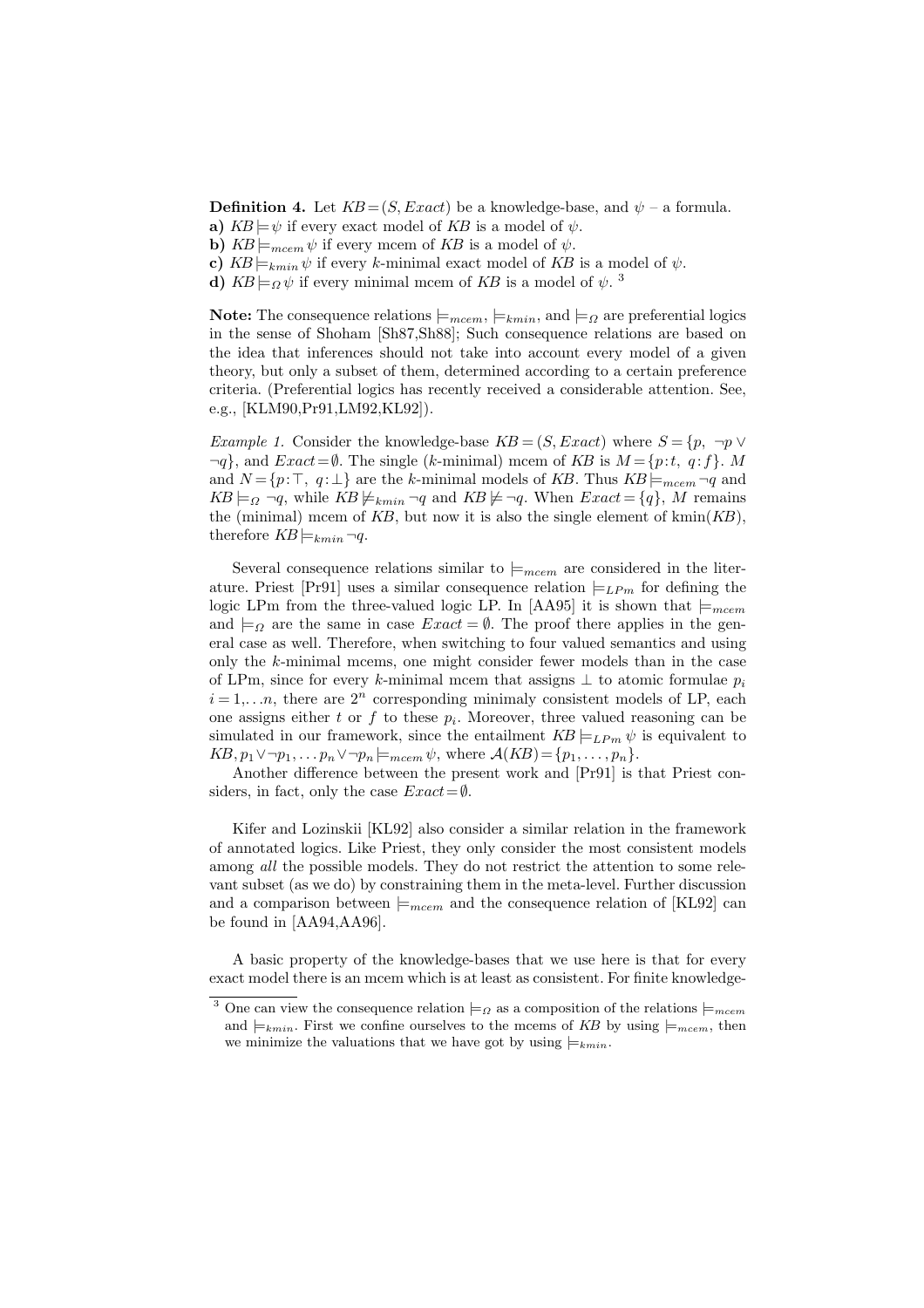bases this is trivialy the case. The following proposition assures that this property holds in every propositional knowledge-base:

Proposition 1. (Lin's Lemma, [Pr91]) Let KB be a (possibly infinite) set of clauses. For every exact model M of KB there is an mcem M' of KB s.t.  $M' \geq_{con}$ M.<sup>4</sup>

# 3 Recovery of knowledge-bases

In this section we describe what we mean by saying "recovering an inconsistent knowledge-base". In particular we define and characterize the recovered parts of a knowledge-base. For that we first have to expand the notion of "consistency" to the four-valued case:

**Definition 5.** Let  $S$  be a set of clauses.

a) A model M of S is consistent if  $Inc_M(S) = \emptyset$ .

b) S is *consistent* if it has a consistent model.

c)  $KB = (S, Exact)$  is consistent if S has a consistent exact model.

Lemma 3. S is consistent iff it is classically consistent.

**Proof:** One direction is obvious. For the other, assume that  $M$  is a consistent model of S. Then there is no  $p \in \mathcal{A}(S)$  s.t.  $M(p)=\top$ . Consider the valuation M' defined for every  $p \in \mathcal{A}(S)$  as follows:  $M'(p) = f$  if  $M(p) \in \{f, \perp\}$ , and  $M'(p) = t$ otherwise. By Lemma 2,  $M'$  is a model of S as well.  $\Box$ 

**Definition 6.** A subset  $S' \subseteq S$  is consistent in S w.r.t. Exact if S' is a consistent set that has a consistent exact model  $M'$ , and there is a (not necessarily consistent) exact model M of S s.t.  $M(p) = M'(p)$  for every  $p \in \mathcal{A}(S')$ .

*Example 2.*  $S' = \{p\}$  is a consistent set, but it is not consistent in  $S = \{p, \neg p\}$ w.r.t. any set *Exact*, since there is no consistent model of  $S'$  that is expandable to a model of S. Similarly,  $S' = \{p\}$  is consistent in  $S = \{p, \neg p \lor q, \neg p \lor \neg q\}$ w.r.t.  $Exact = \{p\}$ , but it is not consistent in S w.r.t.  $Exact = \{q\}$ , since there is no *consistent* exact model of  $S'$  that is expandable to an *exact* model of  $S$ .

**Definition 7.** Let M be an exact model of a knowledge-base  $KB = (S, Exact)$ . The set that is associated with M is:  $KB_M = \{ \psi \in S \mid A(\psi) \cap Inc_M(S) = \emptyset \}.$ 

Example 3. Consider the knowledge-base  $KB = (S, \{e\})$  where  $S = \{p, q, \neg p \vee$ r,  $\neg q \vee \neg r$ ,  $p \vee s$ ,  $\neg r \vee e$ ,  $\neg r \vee \neg e$ .  $M = \{p : \top, q : t, r : f, s : \bot, e : t\}$  is an exact model of KB, and  $KB_M = \{q, \neg q \lor \neg r, \neg r \lor e, \neg r \lor \neg e\}.$ 

Proposition 2. A set that is associated with an exact model of KB is consistent in KB.

<sup>4</sup> This lemma is proved in [Pr91] for the three-valued case, and under the implicit assumption that  $Exact = \emptyset$ . However, it is easy to prove this lemma in our case as well by the same method.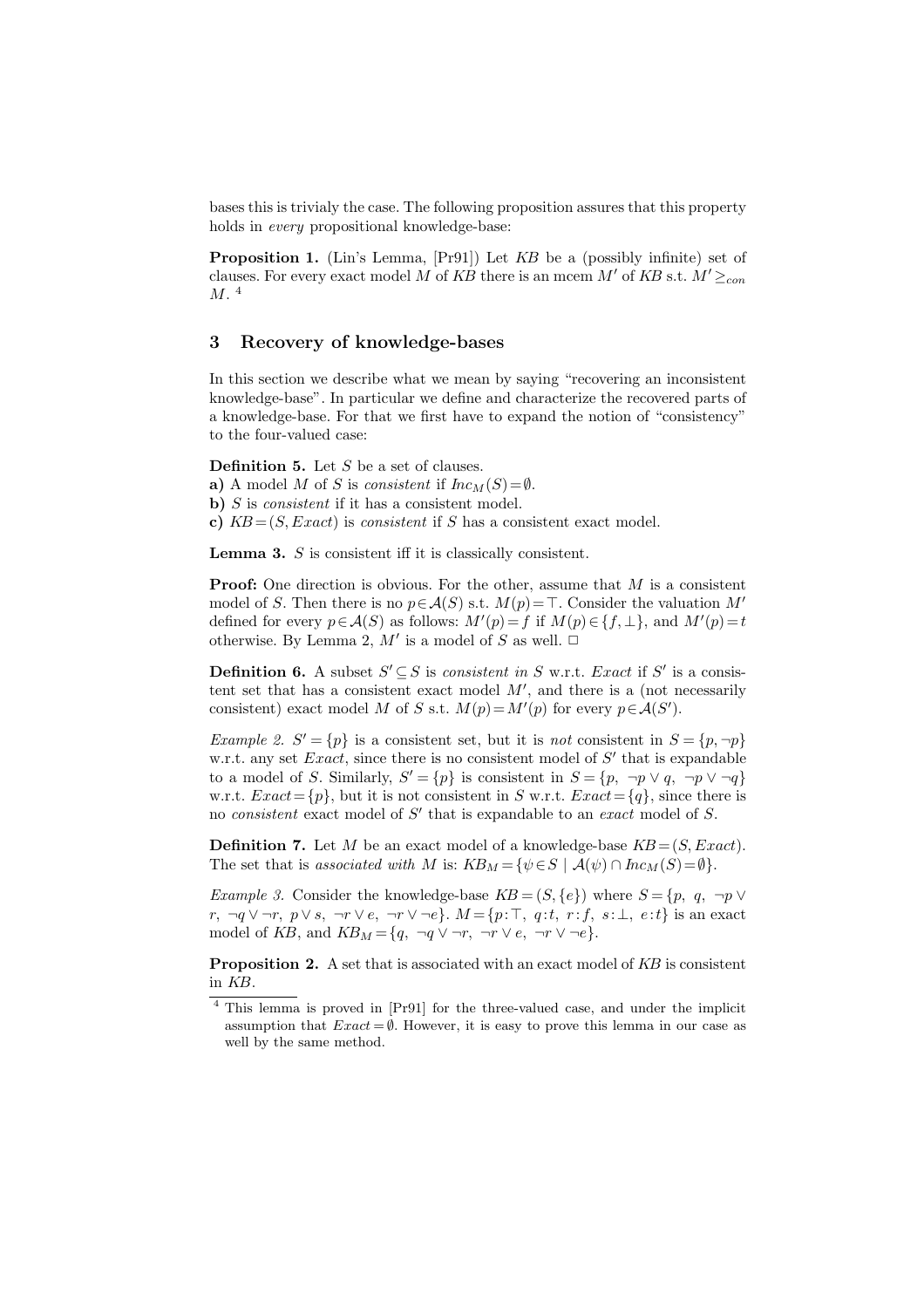**Proof:** Let M be an exact model of  $KB = (S, Exact)$  and suppose that M' is its reduction to  $\mathcal{A}(S) \setminus \text{Inc}_M(S)$  only. Obviously,  $KB_M \subseteq S$ . It is a consistent set in  $KB$ , since M' is a consistent exact model of  $KB_M$  that is expandable to an exact model  $(M)$  of  $KB$ .  $\Box$ 

**Definition 8.** A recovered set of  $(S, Exact)$  is a maximal subset of S that is consistent in S w.r.t. Exact.

Example 4. Consider again Example 3.  $KB_M$  is a recovered set of  $KB$ , since it is a maximal subset of KB that has a consistent model  $({q : t, r : f, s : \bot, e : t})$ which is expandable to a model  $(M)$  of  $KB$ .

**Proposition 3.** Every recovered set of KB is associated with an mcem of KB.

**Proof:** Suppose that S' is any set that is consistent in a knowledge-base  $KB =$  $(S, Exact)$ . Let N' be a consistent exact model of S', and N – its expansion to the whole S. Consider any mcem M that satisfies  $N \leq_{con} M$  (by Proposition 1 such a valuation exists). Since  $\mathcal{A}(S') \subseteq \mathcal{A}(S) \setminus Inc_N(S) \subseteq \mathcal{A}(S) \setminus Inc_M(S)$ , every formula  $\psi \in S'$  consists only of literals that are assigned consistent truth values under M. Hence  $S' \subseteq KB_M$ . Proposition 2 assures that  $KB_M$  is consistent in KB, hence  $S' = KB_M$  in case S' is maximal.  $\Box$ 

Next we provide a condition that implies the existence of a nonempty recovered set for a given knowledge-base:

**Proposition 4.** Let  $KB = (S, Exact)$  be a knowledge base, and suppose that there is an  $l \in \mathcal{L}(S)$  s.t.  $KB \models_{mcem} l$  and  $KB \not\models_{mcem} \overline{l}$ . Then there is a nonempty recovered set for KB.

**Proof:** Without a loss of generality, assume that  $KB \models_{mcem} p$  and  $KB \not\models_{mcem} \neg p$ . Then there is an  $M \in meem(KB)$  s.t.  $M(p) \in \{t, \top\}$  while  $M(\neg p) \notin \{t, \top\}$ , i.e.  $M(p) = t$ . Consider the set  $KB_M$ . It cannot be empty, since otherwise every  $\psi \in S$  contains some element of  $Inc_M(S)$  or its negation. Define:  $N = \{r : f | r \in$  $\mathcal{A}(S) \setminus \text{Inc}_M(S) \cup \{s : \top \mid s \in \text{Inc}_M(S)\}.$  By Lemma 2, N is an exact model of KB. Moreover, N is an mcem of KB, since  $Inc_N(S) = Inc_M(S)$ . But  $N(p) = f$ , and so  $KB \not\models_{meem} p$  – a contradiction. Therefore  $KB_M$  is a nonempty set, and by Proposition 2 it is consistent in  $KB$ . Now, if  $KB<sub>M</sub>$  is a maximal set with this property then it is the required recovered set of KB, otherwise it is included in a recovered set of KB which cannot be empty.  $\Box$ 

### 4 Stratified knowledge-bases and their recovered sets

In general, computing mcems for a given knowledge-base and discovering its recovered sets might not be an easy task. Even in relatively simple cases, where S is consistent and  $Exact = \mathcal{A}(S)$ , finding a recovered set for  $(S, Exact)$  reduces to the problem of logical satisfaction, since in this case one has to provide a classical model for S. Therefore, we confine ourselves to a special (nevertheless common) family of knowledge-bases, for which we provide an efficient algorithm that computes recovered sets.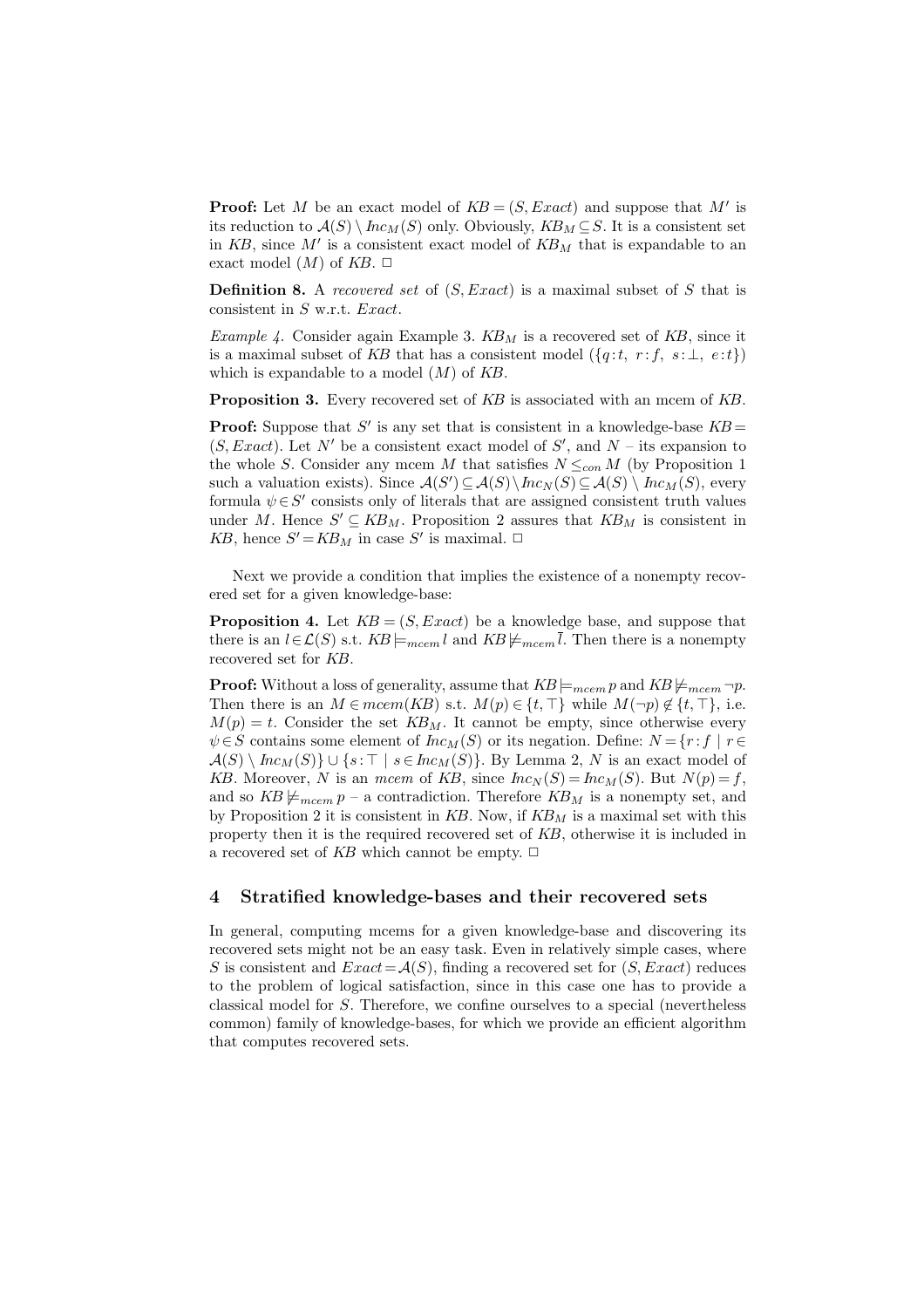**Definition 9.** Let S be a set of formulae.  $S_{\nu}$  — the *dilution* of S w.r.t. a given partial valuation  $\nu$  — is constructed from S by the following transformations:

- 1. Deleting every  $\psi \in S$  that contains  $\top$  or a literal l s.t.  $\nu(l) \in \{t, \top\},$
- 2. Removing from every formula other than ⊥ that is left every occurrence of ⊥ and every occurrence of a literal l such that  $\nu(l) \in \{f, \perp\}$ .<sup>56</sup>

**Proposition 5.** If  $\nu$  can be extended to an exact model of S then  $S_{\nu}$  has an exact model. Moreover, the union of  $\nu$  with any exact model of  $S_{\nu}$  is an exact model of S.

**Definition 10.** Let S be a set of assertions. An atom  $p \in \mathcal{A}(S)$  is called a *positive* (negative) fact of S if  $p \in S$  ( $\neg p \in S$ ). p is called *strictly* positive (negative) fact of S if it is a positive (negative) fact of S and  $\neg p \notin S$  ( $p \notin S$ ).

**Definition 11.** A knowledge-base  $KB = (S, Exact)$  is called *stratified*, if there is a sequence of "stratifications"  $S_0 = S, S_1, S_2, \ldots, S_n = \emptyset$ , so that:

- a) No  $S_i$   $(0 \le i \le n)$  contains a fact p s.t.  $\{p, \neg p\} \subseteq S_i \cap Exact$ .
- b) For every  $i < n$  there is a (positive or negative) fact  $p_i \in \mathcal{A}(S_i)$  s.t.  $S_{i+1}$  is the dilution of  $S_i$  w.r.t. the partial valuation  $p_i$ : t iff  $p_i$  is a strictly positive fact,  $p_i$ : f iff  $p_i$  is a strictly negative fact, and  $p_i$ :  $\top$  iff  $p_i$  is both a positive and a negative fact of  $S_i$ .

In all the examples given here, as well as in most of the known puzzles of the literature, the involved knowledge-bases are stratified.

**Proposition 6.** Let  $S_0, S_1, \ldots, S_n$  be a stratification of a knowledge-base KB. For every  $0 \leq i \leq n-1$  let  $\nu_i$  be the partial valuation according to which  $S_{i+1}$  is obtained from  $S_i$  (I.e.,  $S_{i+1} = (S_i)_{\nu_i}$ ). Then  $M = \cup_{i=0}^{n-1} \nu_i$  is a model of  $KB_i$ .

**Proof:** By an induction on the structure of a formula in  $KB$ .  $\Box$ 

Note: Had the dilution of each stratification level been performed w.r.t. more than a single atom (cf. Definition 11b), Proposition 6 wouldn't have been valid anymore. To see this consider, e.g.,  $KB = (S, \emptyset)$  where  $S = \{p, q, \neg p \lor \neg q\}$ . A dilution of S w.r.t. both p and q would have yield a valuation  $\nu = \{p : t, q : t\},\$ which is not an (exact) model of KB.

Example 5. Let  $KB = (S, \{e\})$  be the same knowledge-base of Examples 3 and 4. A possible stratification of S is  $S_0 = \{p, q, \neg p \lor r, \neg q \lor \neg r, p \lor s, \neg r \lor e, \neg r \lor \neg e\},\$  $S_1 = \{p, \neg p \lor r, \neg r, p \lor s, \neg r \lor e, \neg r \lor \neg e\}, S_2 = \{p, \neg p, p \lor s\}, S_3 = \emptyset.$ 

The algorithm given in Figure 2 checks whether a given knowledge-base  $(S, Exact)$  is stratified. If so, the algorithm produces stratifications, and allows to construct recovered sets by providing corresponding (minimal) mcems of  $(S, Exact)$  (see Theorem 1 below).

 $^5$  To simplify matters we shall take here the empty clause as identical with  $\perp$  rather than with  $f$  (as the definition of  $\vee$  actually dictates).

 $6$  Note the similarity between the the dilution process and the Gelfond–Lifschitz transformation [GL88] used for providing semantics to logic programs with negations.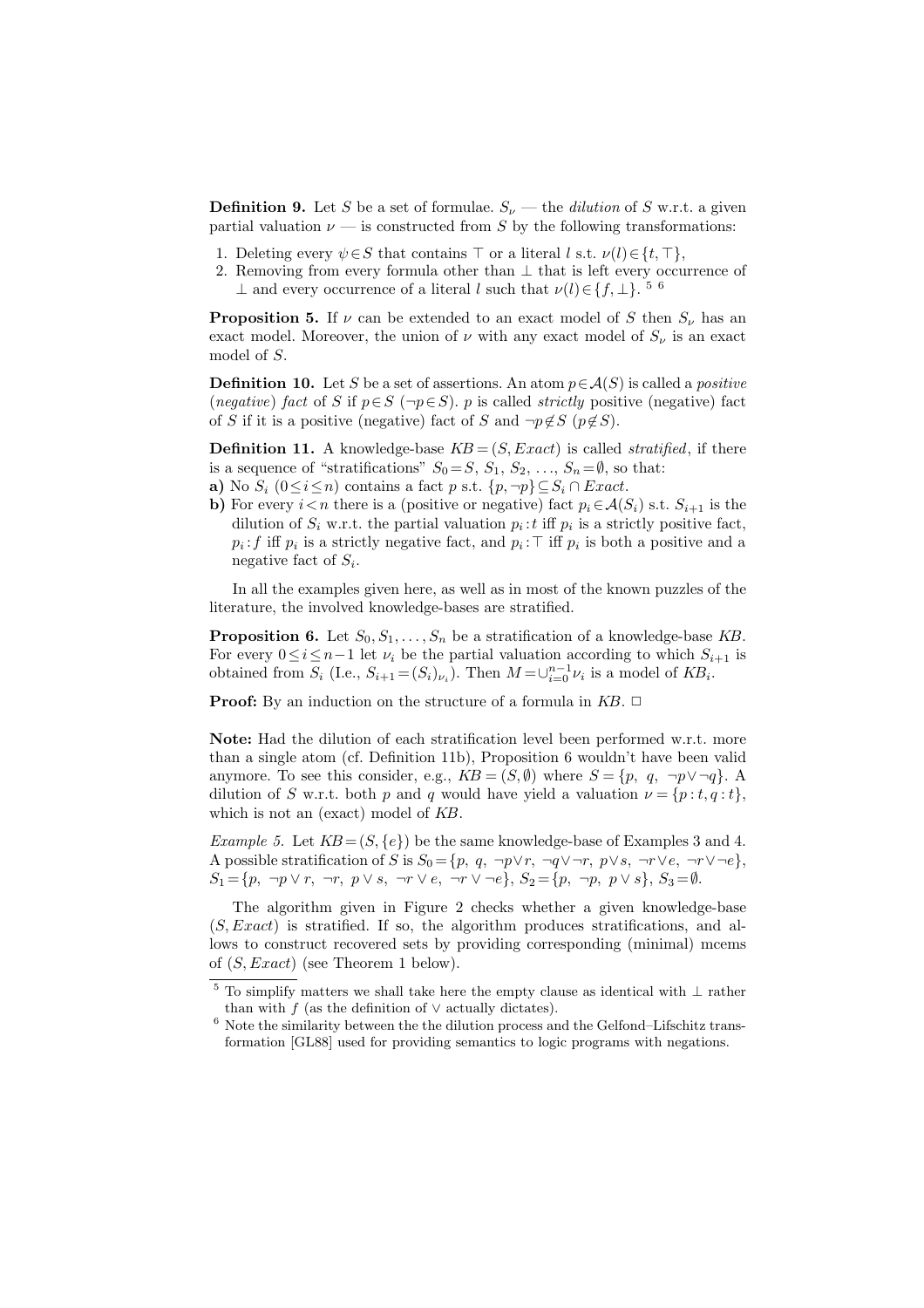input: a knowledge-base  $KB = (S, Exact)$ call  $RECOVER(S, \emptyset, 0)$ procedure  $RECOVER(S, \nu, i)$ /\* S – the *i*-th stratification level of KB,  $\nu$  – the valuation constructed so far. \*/ { if  $(S = \emptyset)$  then output  $\nu$  and return;  $/^* \nu \in \Omega(KB)$  \*/  $pos := \{p \in \mathcal{A}(S) \mid p \in S\};$  /\* positive-facts \*/  $neg := \{p \in \mathcal{A}(S) \mid \neg p \in S\};\$  /\* negative-facts \*/ if  $(pos = \emptyset \land neg = \emptyset)$  halt;  $/$  KB is not stratified \*/ if  $(⊥ ∈ S)$  return;  $/*$  backtracking; not a stratification  $*$ if  $(\exists p \in Exact \cap pos \cap neg)$  return; /\* backtracking; not a stratification \*/ while  $(\exists p \in Exact \cap pos) \lor (\exists p \in Exact \cap neg) \lor (\exists p \in pos \cap neg))$  { pick such a p; if  $(p \in Exact \cap pos)$  {  $pos := pos \setminus \{p\};$  $\nu_i := \{p : t\};$ } if (p ∈ Exact ∩ neg) {  $neg := neg \setminus \{p\};$  $\nu_i := \{p : f\};$ } else {  $pos := pos \setminus \{p\};$  $neg := neg \setminus \{p\};$  $\nu_i := \{p : \top\};$ }  $S_{i+1} := S_{\nu_i};$ /\* dilution  $*$ do ( $\forall q$  s.t.  $\nu_i(q)$  is undefined and  $q \in \mathcal{A}(S) \setminus \mathcal{A}(S_{i+1})$  /\* filling \*/ if  $(q \notin Exact)$  then  $\nu_i := \nu_i \cup \{q : \bot\}$  else  $\nu_i := \nu_i \cup \{q : t\};$  $RECOVER(S_{i+1}, \nu \cup \nu_i, i+1);$ while  $(\exists p \in \text{pos} \cup \text{neg})$  { pick such a p; if  $(p \in pos)$  {  $pos := pos \setminus \{p\};$  $\nu_i := \{p : t\};$ } else {  $neg := neg \setminus \{p\};$  $\nu_i := \{p : f\};$ }  $S_{i+1} := S_{\nu_i};$  $/*$  dilution  $*$ do ( $\forall q$  s.t.  $\nu_i(q)$  is undefined and  $q \in \mathcal{A}(S) \setminus \mathcal{A}(S_{i+1})$  /\* filling \*/ if  $(q \notin Exact)$  then  $\nu_i := \nu_i \cup \{q : \bot\}$  else  $\nu_i := \nu_i \cup \{q : t\};$  $BECOVER(S_{i+1}, \nu \cup \nu_i, i+1);$ }

Fig. 2. An algorithm for recovering stratified knowledge-bases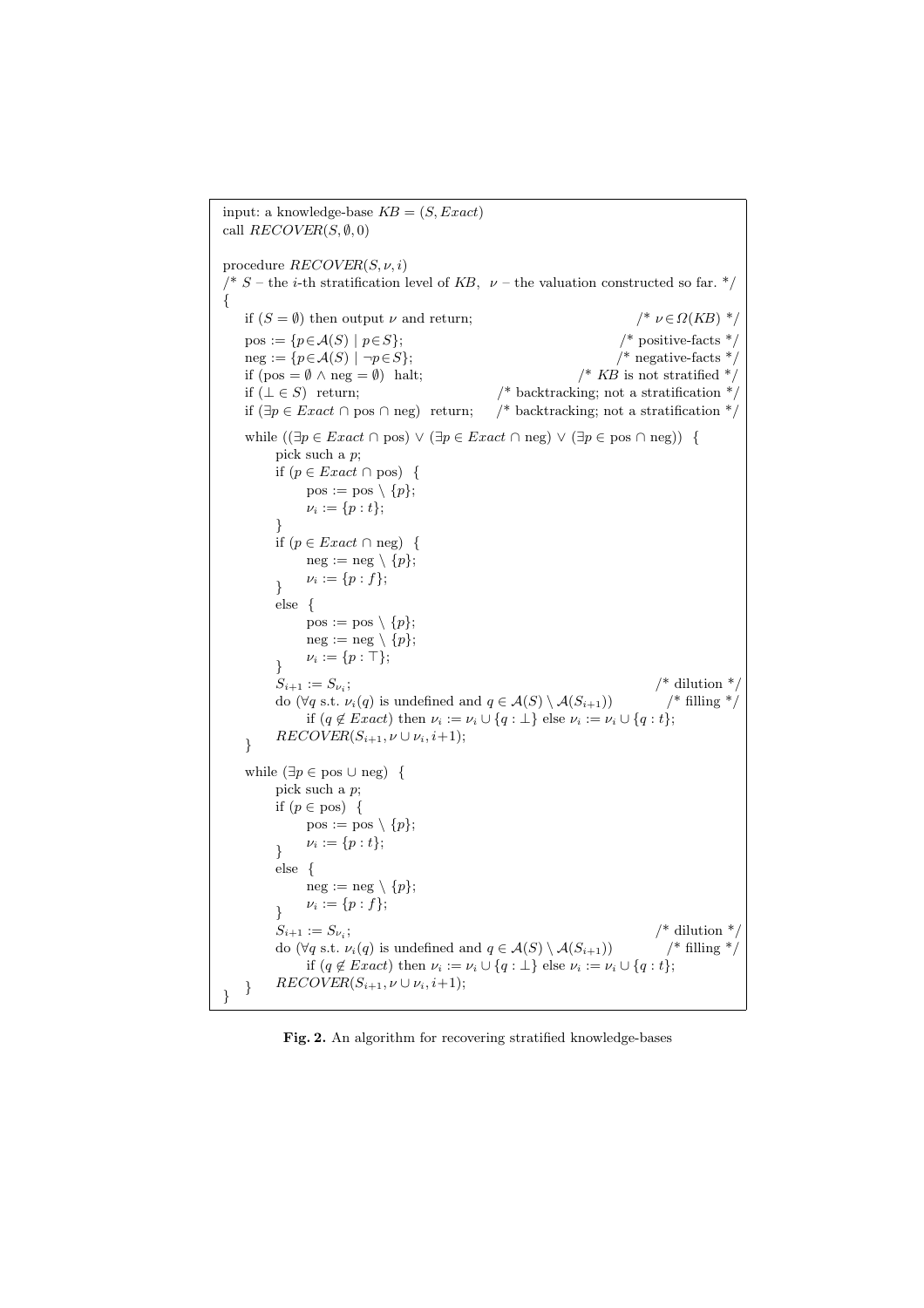Every valuation  $\nu$  produced by the algorithm is determined by a sequence of picked atoms  $p_0, p_1, \ldots, p_n$  of the calls to *RECOVER*. For shortening notations we shall just write  $\nu$  instead of  $\nu(p_0, p_1, \ldots, p_n)$ .

Example 6. In our canonical example  $(3, 4, \text{ and } 5)$ , the algorithm produces two (minimal) mcems of KB:  $M1 = \{p:t, q:t, r:\top, s:\bot, e:t\}$  and  $M2 = \{p:\top, q:\top, q:t, s:t\}$ t,  $r : f$ ,  $s : \bot$ ,  $e : t$ } Figure 3 illustrates the processing of the algorithm in this case.



Fig. 3. Generation of minimal mcems and recovered sets for KB

**Proposition 7.** Let  $KB = (S, Exact)$  be a finite knowledge-base. If it is stratified then the algorithm of Figure 2 finds every stratification of KB and outputs corresponding well-defined valuations for  $A(S)$ . The algorithm halts without giving any valuation iff KB is not stratified.

**Outline of proof:** Every stratification of  $(S, Exact)$  is produced by the algorithm since it performs a breadth first search on the atomic facts of every stratification level. The other parts of the proposition are easily verified, using the following facts:

(a) If a knowledge-base is stratified, then any order in which the facts are chosen determines stratification. This is so since dilution does not change facts; A fact (positive, negative, or both) of a certain level remains a fact in the successive levels unless it is used for the next dilution.

(b) The order in which the facts are chosen might be significant for checking condition (b) in the definition of stratification (Definition 11); This is the case, e.g., in our canonical example (see Figure 3).  $\Box$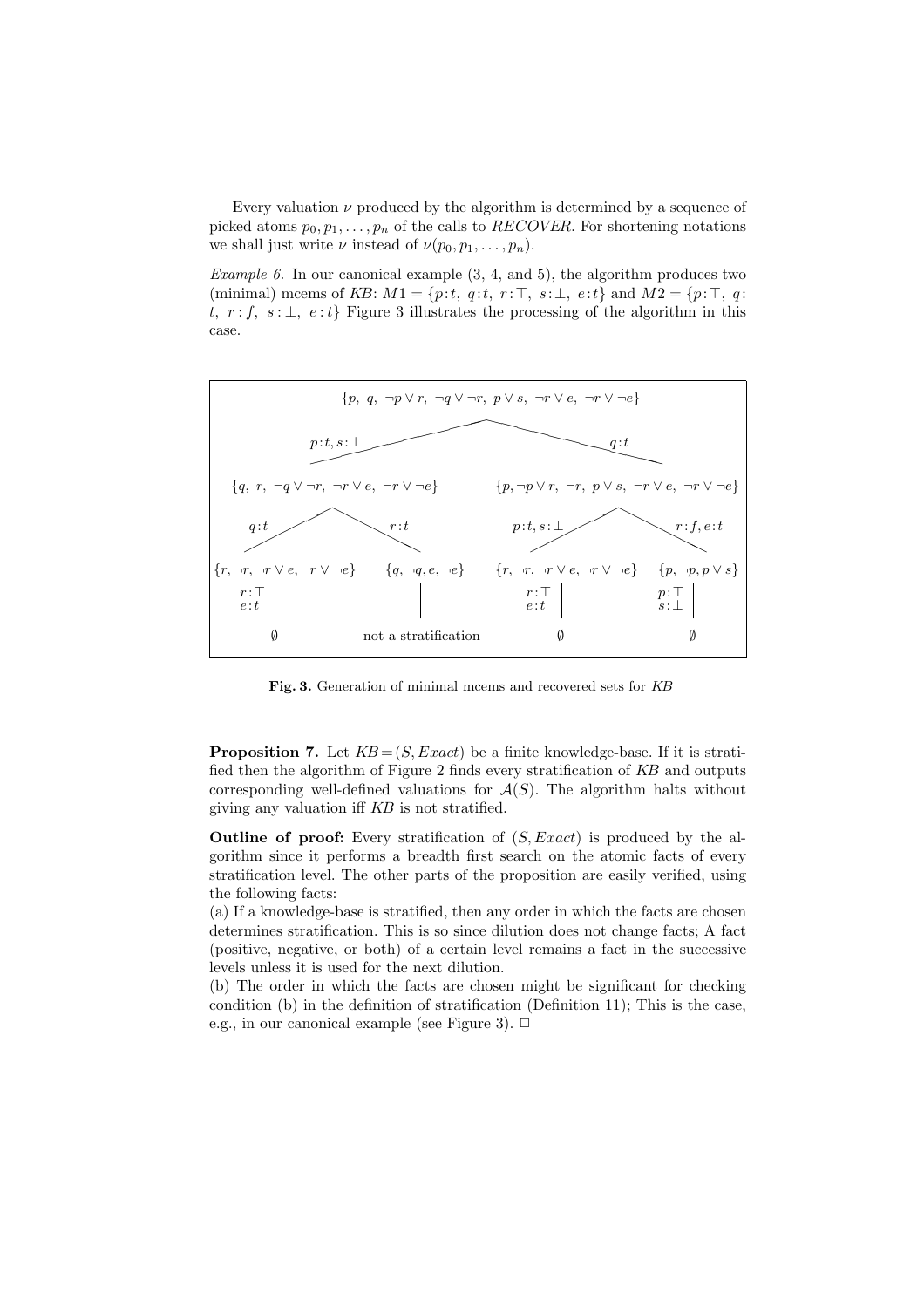It follows from Proposition 7 that the algorithm halts with a valuation for a finite  $KB$  iff  $KB$  is stratified. For the rest of this section suppose, then, that  $KB$ is finite and stratified.

**Theorem 1.** Let  $\nu$  be a valuation produced by the algorithm for a knowledgebase KB. Then: (a)  $\nu \in \text{kmin}(KB)$ , (b)  $\nu \in \text{mees}(KB)$ , and (c)  $\nu \in \Omega(KB)$ .

Proof: We show the claim using three lemmas:

**Lemma 1a:** Every valuation  $\nu$  produced by the algorithm is an exact model of KB.

**Proof:** Let  $\psi$  be a clause that appears in S. From Definition 9 and the algorithm of Figure 2 it is obvious that some part of  $\psi$  is eliminated from some  $S_{i+1}$  during the dilution of  $S_i$ . This happens iff (at least) one of its literals l is assigned a designated truth value by  $\nu$  (note that a formula cannot be eliminated by sequently removing every literal of it according to (2) of Definition 9, since the last literal left must be assigned a designated value). By Lemma 2, then,  $\nu(\psi) \in \{t, \top\}$ , and so  $\nu$  is a model of KB.  $\nu$  is an exact model of KB, since no element of Exact is assigned  $\top$  or  $\bot$  by the algorithm.

Lemma 1b: Every valuation produced by the algorithm is an mcem of KB.

**Proof:** The proof is by an induction on the number of the recursive steps  $(n)$ that are required for creating a valuation  $\nu$ . If  $n = 0$  then  $S_1 = \emptyset$ , so there is only the initial step in which  $\nu$  might assign  $\top$  only to a literal l that is both a positive and a negative fact of S. Since in this case l is assigned  $\top$  by every model of S,  $\nu$  must be most consistent. Suppose now that it takes  $n \geq 1$  recursive steps to create  $\nu$ . Denote by  $\nu_i$  the part of the valuation  $\nu$  that is determined during step  $i$ . Then:

(1): 
$$
Inc_{\nu}(S) = \bigcup_{0 \le i \le n} Inc_{\nu_i}(S_i) = Inc_{\nu_0}(S) \cup Inc_{\nu'}(S_1)
$$

where  $\nu' = | \ \ |$  $1 \leq i \leq n$  $\nu_i$ . Now, let M be an exact model of KB. We show that

 $M \nless_{con} \nu$ . For this suppose that  $M_1$  is the reduction of M to  $\mathcal{A}(S_1)$ .

(2): 
$$
hc_M(S) = \{p \in \mathcal{A}(S) \setminus \mathcal{A}(S_1) \mid M(p) = \top\} \cup \{p \in \mathcal{A}(S_1) \mid M(p) = \top\}
$$

$$
= \{p \in \mathcal{A}(S) \setminus \mathcal{A}(S_1) \mid M(p) = \top\} \cup Inc_{M_1}(S_1)
$$

By its definition,  $\nu_0$  might assign  $\top$  only to  $l \in \mathcal{L}(S)$  s.t.  $l, \overline{l} \in S$ . Obviously, such an l must be assigned  $\top$  by every model of S, in particular  $M(l) = \top$ . Thus:

$$
(3): \quad Inc_{\nu_0}(S) \subseteq \{p \in \mathcal{A}(S) \setminus \mathcal{A}(S_1) \mid M(p) = \top\}
$$

• Suppose first that  $M_1$  is an exact model of  $S_1$ . Since the creation of  $\nu'$  requires only  $n-1$  steps, then by the induction hypothesis  $\nu'$  is an mcem of  $S_1$ . In particular, either  $Inc_{\nu'}(S_1)$  and  $Inc_{M_1}(S_1)$  are incomparable w.r.t. the containment relation, or else:

$$
(4): \quad \text{Inc}_{\nu'}(S_1) \subseteq \text{Inc}_{M_1}(S_1)
$$

From (1) – (4), either  $Inc_{\nu}(S)$  and  $Inc_M(S)$  are incomparable, or  $Inc_{\nu}(S) \subseteq$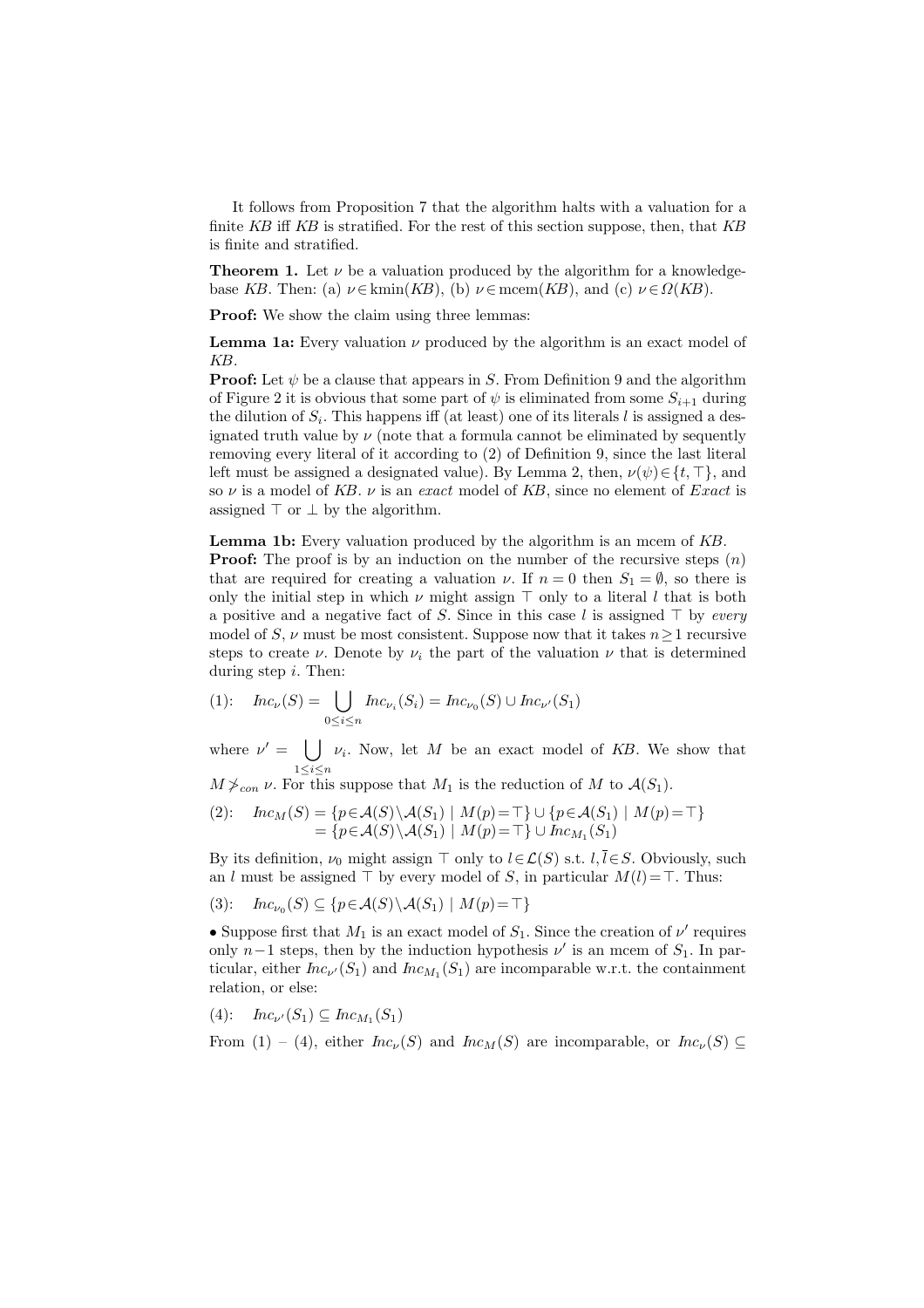$Inc_M(S)$ .

• If  $M_1$  is not an exact model of  $S_1$  then  $M_1$  is cannot be a model of  $S_1$  either, since it is a reduction of an exact model  $(M)$  of S. Thus there is a  $\psi_1 \in S_1$  s.t.  $M_1(\psi_1) \notin \{t, \top\}$ . Since M is a model of S, then by Lemma 2 there is a  $\psi \in S$  and  $l\in\mathcal{L}(\psi)$  s.t.  $M(l)\in\{t, \top\}$ , and  $\{l\}\cup\mathcal{L}(\psi_1)\subseteq\mathcal{L}(\psi)$ . Obviously,  $l\in\mathcal{A}(S)\setminus\mathcal{A}(S_1)$ . But then  $\nu_0(l) \notin \{t, \top\}$  (otherwise  $\psi$  is eliminated in the dilution of S, and so  $\psi_1 \notin S_1$ ). Moreover,  $\nu_0(\overline{l}) \in \{t, \top\}$ , since if  $\nu_0(\overline{l}) \notin \{t, \top\}$  then necessarily  $\nu_0(l) = \bot$ , and this happens only if  $\psi$  is eliminated in the dilution of S, i.e.  $\psi_1 \notin S_1$ . Therefore,  $\nu_0(l) \notin \{t, \top\}$  and  $\nu_0(\overline{l}) \in \{t, \top\}$ , so  $\nu_0(l) = f$ . l is not assigned this value in the filling process, since again, this would imply that  $\psi$  is eliminated in the dilution of S, and so  $\psi_1 \notin S_1$ . Thus, by the definition of  $\nu_0$  and since S is stratified then necessarily  $\overline{l} \in S$  and  $l \notin S$ . Hence  $KB \models \overline{l}$ . But M is an exact model of KB and so  $M(l) \in \{t, \top\}$ . Since we have shown that  $M(l) \in \{t, \top\}$  as well, it follows that  $M(l) = \top$  while  $\nu(l) = f$ . Therefore  $Inc_M(S) \not\subseteq Inc_V(S)$  in this case as well.

**Lemma 1c:** The algorithm produces  $k$ -minimal exact models of  $KB$ .

**Proof:** Again, we denote by  $\nu_i$  the part of the valuation  $\nu$  that is created in the *i*-th recursive call to RECOVER. The proof is by an induction on the number of recursive steps required to create  $\nu$ :

 $n=0$ :  $\nu_0$  may assign  $\top$  only to a literal l s.t.  $l \in S$  and  $\overline{l} \in S$ . In this case  $\top$  is the only possible value for  $l$ , and so it is  $k$ -minimal. The same argument is true for any literal l s.t.  $l \in S$  and  $\overline{l} \notin S$  (for that l,  $\nu(l) = t$ ). It is also obviously true for all the literals in *Exact*, and for the literals that are assigned  $\bot$ .

 $n\geq 1$ : Let M be a model of KB. We show that  $M \nleq_k \nu$ . Let  $M_1$  be the reduction of M to  $\mathcal{A}(S_1)$ , and suppose first that  $M_1$  is an exact model of  $S_1$ . By the induction hypothesis  $\nu_1$  is a k-minimal exact model of  $S_1$ , thus there exists  $p \in \mathcal{A}(S_1)$ , s.t.  $M_1(p) \nleq_k \nu_1(p)$ , therefore  $M \nleq_k \nu$ . The other possibility is that  $M_1$  is not an exact model of  $S_1$ . In this case  $M_1$  cannot be a model of  $S_1$  either, therefore there must be a clause  $\psi_1 \in S_1$  s.t.  $M_1(\psi_1) \notin \{t, \top\}$ . Since M is an exact model of S, then by Lemma 2 there is a  $\psi \in S$  and an  $l \in \mathcal{L}(\psi)$  s.t.  $M(l) \in \{t, \top\}$ , and  $\{l\} \cup \mathcal{L}(\psi_1) \subseteq \mathcal{L}(\psi)$ . But then  $\nu(l) \notin \{t, \top\}$  (Otherwise,  $\psi$  is eliminated in the dilution of S and so  $\psi_1 \notin S_1$ , while  $M(l) \in \{t, \top\}$ . It follows that  $M(l) \nleq k \nu(l)$ , therefore again  $M \nless k \nu$ .

Now, by Lemma 1b,  $\nu \in \text{mcem}(KB)$ , by Lemma 1c,  $\nu \in \text{kmin}(KB)$ , and by both,  $\nu \in \Omega(KB)$ . This ends the proof of Theorem 1.  $\Box$ 

Note: It is possible to assign any other truth value to the atoms that are assigned  $\perp$ , and still  $\nu$  would be an exact model of KB. However, in such a case  $\nu$  cannot be minimal w.r.t.  $\leq_k$ . Also, when assigning  $\top$  instead of  $\bot$ ,  $\nu$  cannot be an mcem of KB. It is also possible to assign f to the elements of  $Exact$  that are assigned t during the filling process without losing any of the properties discussed above.

**Theorem 2.** Let  $\nu$  be a valuation produced by the algorithm for KB. Then  $KB_{\nu}$  is a recovered set of KB.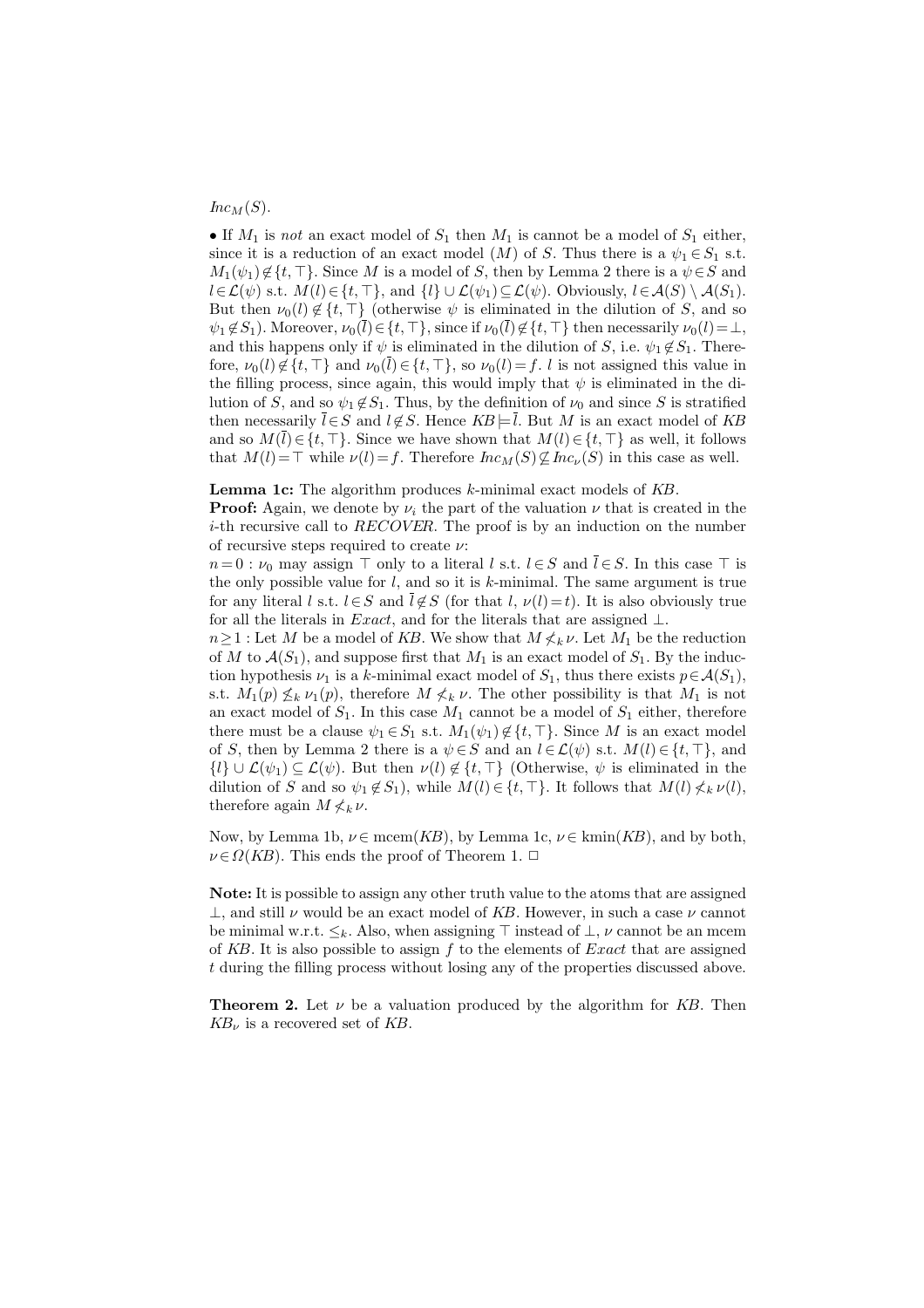Example 7. Consider again Example 6 and Figure 3.  $KB_{M1} = \{p, q, p \vee s\}$  and  $KB_{M2} = \{q, \neg q \lor \neg r, \neg r \lor e, \neg r \lor \neg e\}$  are the recovered sets of KB.

**Proof of Theorem 2:** By Theorem 1, every valuation  $\nu$  that is generated by the algorithm is an exact model of KB. Thus, by Propositions 2,  $KB<sub>\nu</sub>$  is consistent in KB. It is left to show that  $KB_{\nu}$  is also a *maximal* subset with this property. Suppose not. Then by Proposition 3 there is an mcem  $M$  of  $KB$  s.t.  $KB_{\nu} \subset KB_{M}$ , hence  $Inc_{\nu}(KB) \neq Inc_{M}(KB)$ . Since  $\nu$  is also an mcem of KB (Theorem 1 again), there is a  $p \in \mathcal{A}(S)$  s.t.  $\nu(p) \neq \top$  while  $M(p) = \top$ . In particular, since M is an exact model of KB,  $p \notin Exact$ . Consider some  $\psi \in S$  s.t.  $p \in \mathcal{A}(\psi)$ . Since  $\psi \notin KB_M$ ,  $\psi \notin KB_{\nu}$  either. Thus there is a  $q \in \mathcal{A}(\psi)$  s.t.  $\nu(q) = \top$ . By the definition of  $\nu$  this is possible only if there is a stratification  $S_0, \ldots, S_n$ of S and an index  $1 \leq i \leq n$  s.t.  $q, \neg q \in S_i$ . Therefore  $\nu(p) \neq \bot$  (Otherwise, p as well as all the other elements of  $\mathcal{A}(\psi)$  are diluted from  $S_j$  for some  $j \leq i$ , and so  $q \notin \mathcal{A}(S_i)$ ). It follows that either  $\nu(p) = t$  or  $\nu(p) = f$ . Since  $p \notin Exact$ , then by the construction of  $\nu$ , either p or  $\neg p$  is a strict fact (positive or negative) of some stratification level  $S_k$  of S. It follows that there is some  $\phi \in S$  s.t.  $p \in \mathcal{A}(\phi)$ and  $\mathcal{A}(\phi) \cap \text{Inc}_{\nu}(S) = \emptyset$  (Otherwise, if there is some  $r \in \mathcal{A}(\phi)$  s.t.  $\nu(r) = \top$ , then  $\phi$  and its atoms are diluted in some stage before stage k, and so p cannot be a strict fact of  $S_k$ ). Therefore  $\phi \in KB_\nu$  while  $\phi \notin KB_\mathcal{M}$  – a contradiction.  $\Box$ 

Finally, let's consider some complexity issues. As we have noted before, the problem of recovering arbitrary knowledge-base is at least NP-complete. Denote by  $O(A^B)$  that it takes  $O(A)$  running time to solve a certain problem when using an oracle for solving problems with complexity  $O(B)$ . Then our algorithm requires  $O(|S|^{|A(S)|})$  running time to recover a knowledge-base  $(S, Exact)$  that is stratified.<sup>7</sup> As the following proposition shows, the complexity of the algorithm might sometimes be considerably reduced:

**Proposition 8.** Whenever each stratification level of  $KB = (S, Exact)$  does not contain a pair of complementary exact literals, it takes only  $O(|S| \cdot |A(S)|)$ running time to check whether  $KB$  is stratified, and if so, this is also the time needed to find some recovered set of it.

**Proof:** By the conditions of the proposition, in order to find some recovered set of KB it is sufficient to execute the algorithm on a single sequence of recursive calls to  $RECOVER$ , without backtracking. Now, computing stage i of the recursion requires only  $O(|S_i|)$  running time. Since there are at most  $|\mathcal{A}(S)|$  recursive calls to RECOVER, the whole process does not take more than  $O(|S| \cdot |A(S)|)$ running time. By 2, this is also the time required to supply a recovered set  $KB_{\nu}$ for  $KB$ .  $\square$ 

Obvious cases in which the condition of the last proposition is met are when  $Exact = \emptyset$ , or if there is no  $l \in Exact$  s.t. both  $l \in \mathcal{L}(S)$  and  $\overline{l} \in \mathcal{L}(S)$ .

<sup>&</sup>lt;sup>7</sup> In our case, at every stratification level the oracle chooses a fact that yields, eventually, a stratification.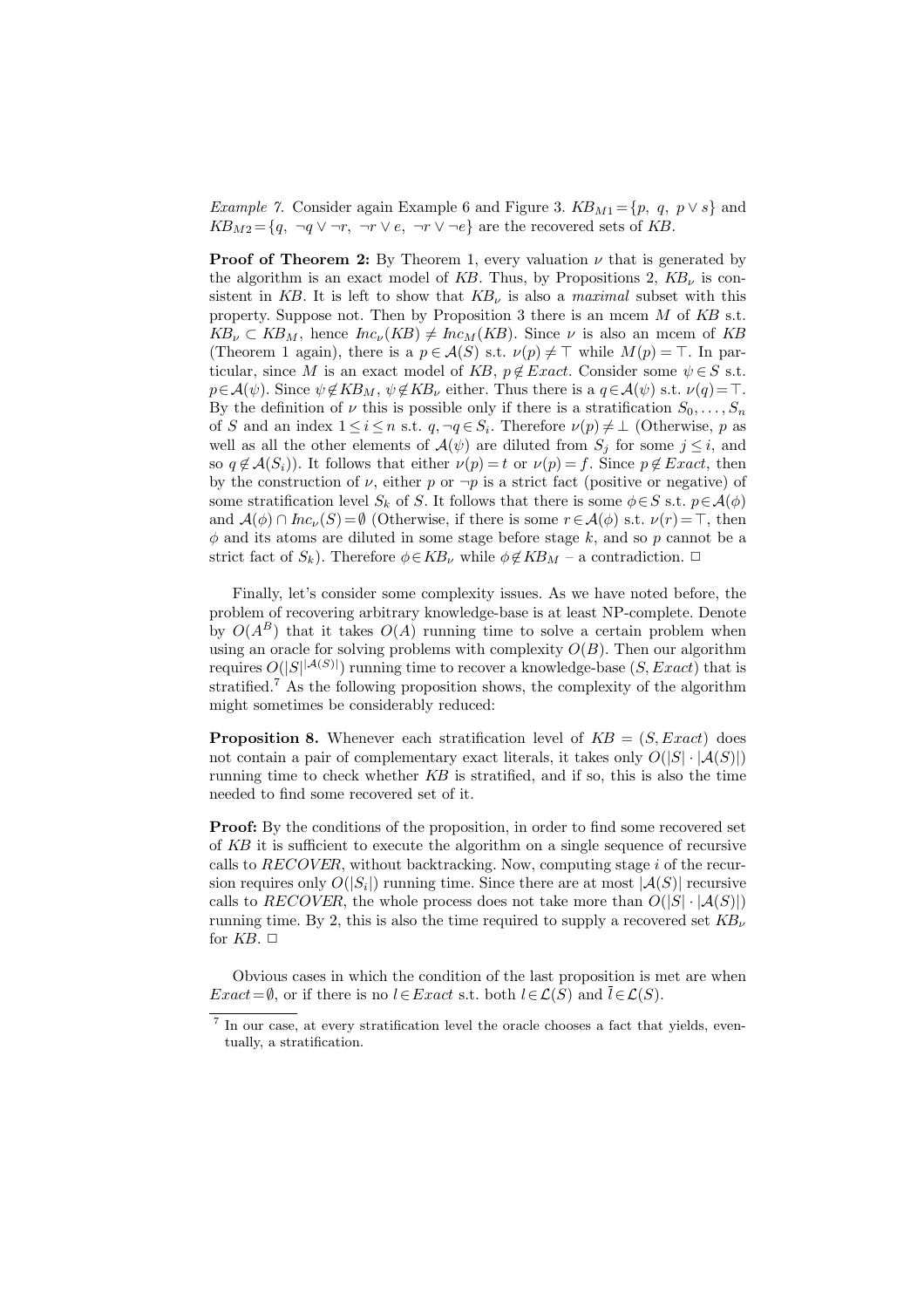#### 5 Model-based diagnosis

Suppose that we are given a description of some faulty device. Our goal is to find some minimal set of components the collective failure of which can explain an observed malfunction. In this section we show that the mcems and their corresponding recovered sets of the knowledge-base that describes that device are good candidates for providing accurate diagnoses regarding the faulty components. For that we first expand the discussion to first-order logic. It is possible to do so in a straightforward way, provided that each clause that contains variables is considered as universally quantified. Consequently, a knowledge-base containing non-grounded formula,  $\psi$ , will be viewed as representing the corresponding set of ground formulae formed by substituting each variable that appears in  $\psi$  with every possible element of the Herbrand universe,  $U$ . Formally:  $KB^U = (S^U, Exact)$ , where  $S^U = \{ \rho(\psi) \mid \psi \in S, \ \rho : var(\psi) \to U \}$ ,  $\rho$  is a ground substitution from the variables of every  $\psi \in KB$  to the individuals of U, and Exact consists of predicates every instance of which should be assigned classical values. The exact models are the elements of  $mod(S^U, Exact) = \{M \in mod(S^U) \mid \forall p \in$ Exact  $\forall x_i \in U \ M(p(x_1, \ldots, x_n)) \in \{t, f\}\}.$ 

Example 8. Figure 4 depicts a binary full adder. It consists of five components: two and-gates  $A_1$  and  $A_2$ , two xor-gates  $X_1$  and  $X_2$ , and an or-gate  $O_1$ .



Fig. 4. A full adder

The full adder's description is given by system FA in Figure 5. Notice that this specific circuit is faulty; both circuit outputs are wrong for the given inputs.

The predicates  $in1(x)$ ,  $in2(x)$ , and  $out(x)$  of FA are assigned values that correspond to binary values of the wires of the system, therefore they should have only classical values. Also, it seems natural to restrict the values of the predicates andGate, orGate, and xorGate to be only classical as well. This is because we know in advance what is the kind of each gate  $G$  in the system, and so the only open question about  $G$  is whether it behaves as expected.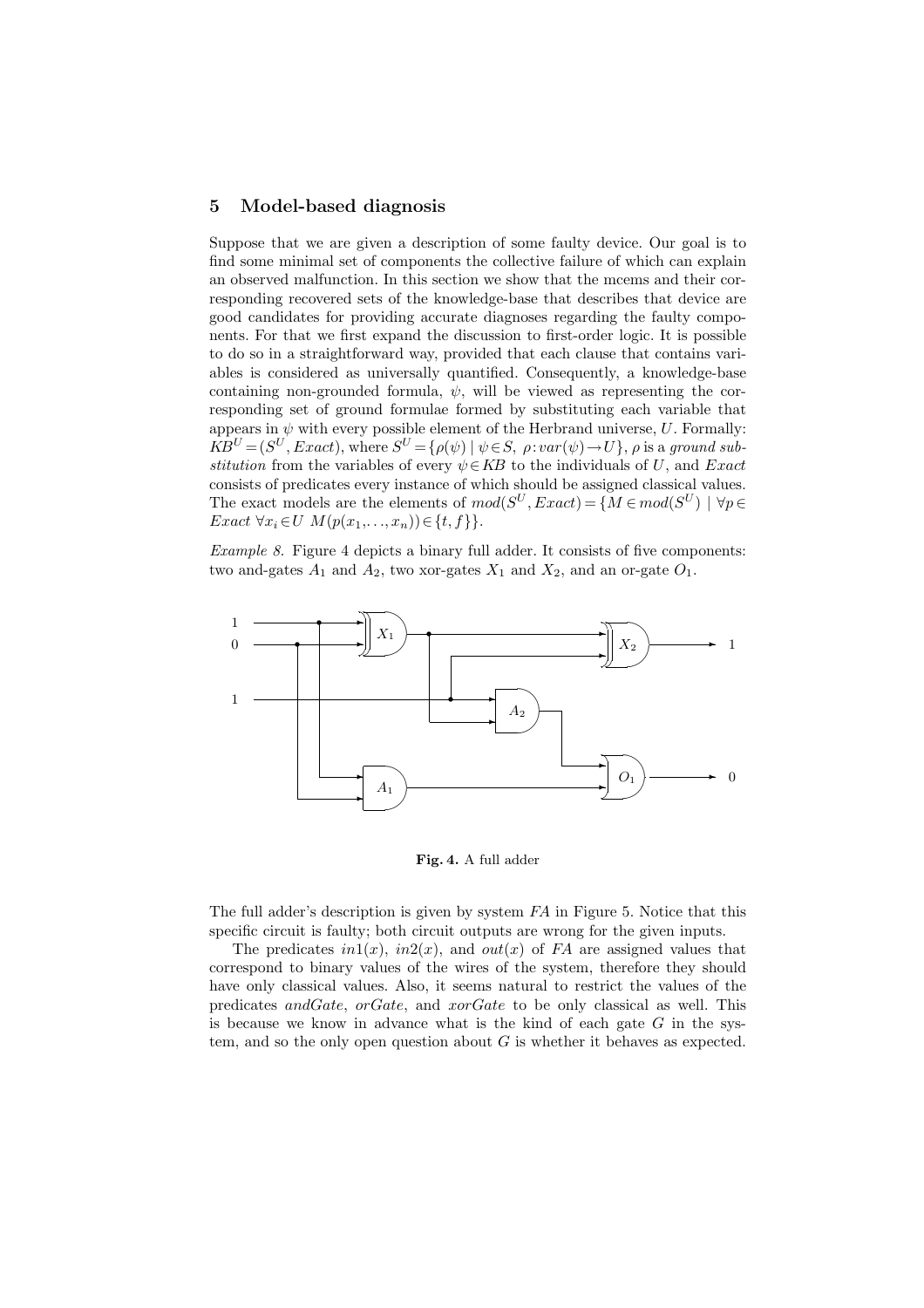$andGate(x) \wedge ok(x) \rightarrow (out(x) \leftrightarrow (in1(x) \wedge in2(x))).$  $x \circ \text{c} = \text{c} = \text{c} \circ \text{c} = \text{c} \circ \text{c} = \text{c} \circ \text{c} = \text{c} \circ \text{c} = \text{c} \circ \text{c} = \text{c} \circ \text{c} = \text{c} \circ \text{c} = \text{c} \circ \text{c} = \text{c} \circ \text{c} = \text{c} \circ \text{c} = \text{c} \circ \text{c} = \text{c} \circ \text{c} = \text{c} \circ \text{c} = \text{c} \circ \text{c} = \text{c} \circ \text{c} = \text{c} \circ \text{$  $orGate(x) \wedge ok(x) \rightarrow (out(x) \leftrightarrow (in1(x) \vee in2(x))),$  $andGate(x) \rightarrow (\neg orGate(x) \land \neg x orGate(x)),$  $x \circ \text{c} = \text{c} \rightarrow (\neg \text{andGate}(x) \land \neg \text{c} = \text{c} \land \text{c} = \text{c} \land \text{c} = \text{c} \land \text{c} = \text{c} \land \text{c} = \text{c} \land \text{c} = \text{c} \land \text{c} = \text{c} \land \text{c} = \text{c} \land \text{c} = \text{c} \land \text{c} = \text{c} \land \text{c} = \text{c} \land \text{c} = \text{c} \land \text{c} = \text{c} \land \text{c} = \text{c} \land \text{c} = \text$  $orGate(x) \rightarrow (\neg andGate(x) \wedge \neg x or Gate(x)),$  $in1(X_1) \leftrightarrow in1(A_1), in2(X_1) \leftrightarrow in2(A_1), in1(A_2) \leftrightarrow in2(X_2),$  $out(X_1) \leftrightarrow in2(A_2), out(X_1) \leftrightarrow in1(X_2), out(A_1) \leftrightarrow in2(O_1), out(A_2) \leftrightarrow in1(O_1),$  $andGate(A_1), andGate(A_2), xorGate(X_1), xorGate(X_2), orGate(O_2),$  $ok(A_1), \, ok(A_2), \, ok(X_1), \, ok(X_2), \, ok(O_1),$ in1(X<sub>1</sub>),  $\neg in2(X_1)$ ,  $in1(A_2)$ ,  $out(X_2)$ ,  $\neg out(O_1)$ 

Fig. 5. The system FA

The knowledge-base that represents the full adder is then  $(FA, Exact)$ , where  $Exact = \{in1, in2, out, and Gate, or Gate, xorGate\}.$ 

The table of Figure 6 lists the elements of mcem $(FA, Exact)$ . We have omitted from the table predicates that have the same value in every exact model, and any predicate that has the same values as some predicate in the table.

| Model $\lfloor in1 \rfloor$ $in1$ $\lfloor in2 \rfloor$ $ok$ $\lfloor ok \rfloor$ $ok$ $\lfloor ok \rfloor$ |    |  |     |    |    | oк |
|-------------------------------------------------------------------------------------------------------------|----|--|-----|----|----|----|
| No.                                                                                                         | X2 |  | A2. | X1 | X2 |    |
| M1                                                                                                          |    |  |     |    |    |    |
| M2                                                                                                          |    |  |     |    |    |    |
| MЗ                                                                                                          |    |  |     |    |    |    |

Fig. 6. The mcems of  $(FA, Exact)$ 

The mcems of  $(FA, Exact)$ , and the recovered sets that are associated with them preserve what Reiter [Re87] calls the principle of parsimony; they represent the conjecture that some minimal set of components are faulty. For instance, according to  $M_1$  the only component that behaves incorrectly is the xor gate  $X_1$ . The set that is associated with M1 reflects this indication:

 $FA_{M1} = FA \setminus \{ok(X_1), xorGate(X_1) \wedge ok(X_1) \rightarrow (out(X_1) \leftrightarrow (in1(X_1) \oplus in2(X_1)))\}$ In particular,  $FA_{M_1}$  entails (w.r.t. both  $\models$  and  $\models_{meem}$ )  $ok(x)$  for  $x \in \{A_1, A_2, \ldots, A_m\}$  $X_2, O_1$ , but it does not entail  $ok(X_1)$ . Similarly, the other two mcems M2 and M3, together with their associated sets represent (respectively) situations, in which gates  $\{X_2, A_2\}$  and gates  $\{X_2, O_1\}$  are faulty. These are the generally accepted diagnoses of this case (see, e.g., [Re87, Example 2.2], [Gi88, Sections 15,16], and [Ra92, Examples 1,4]).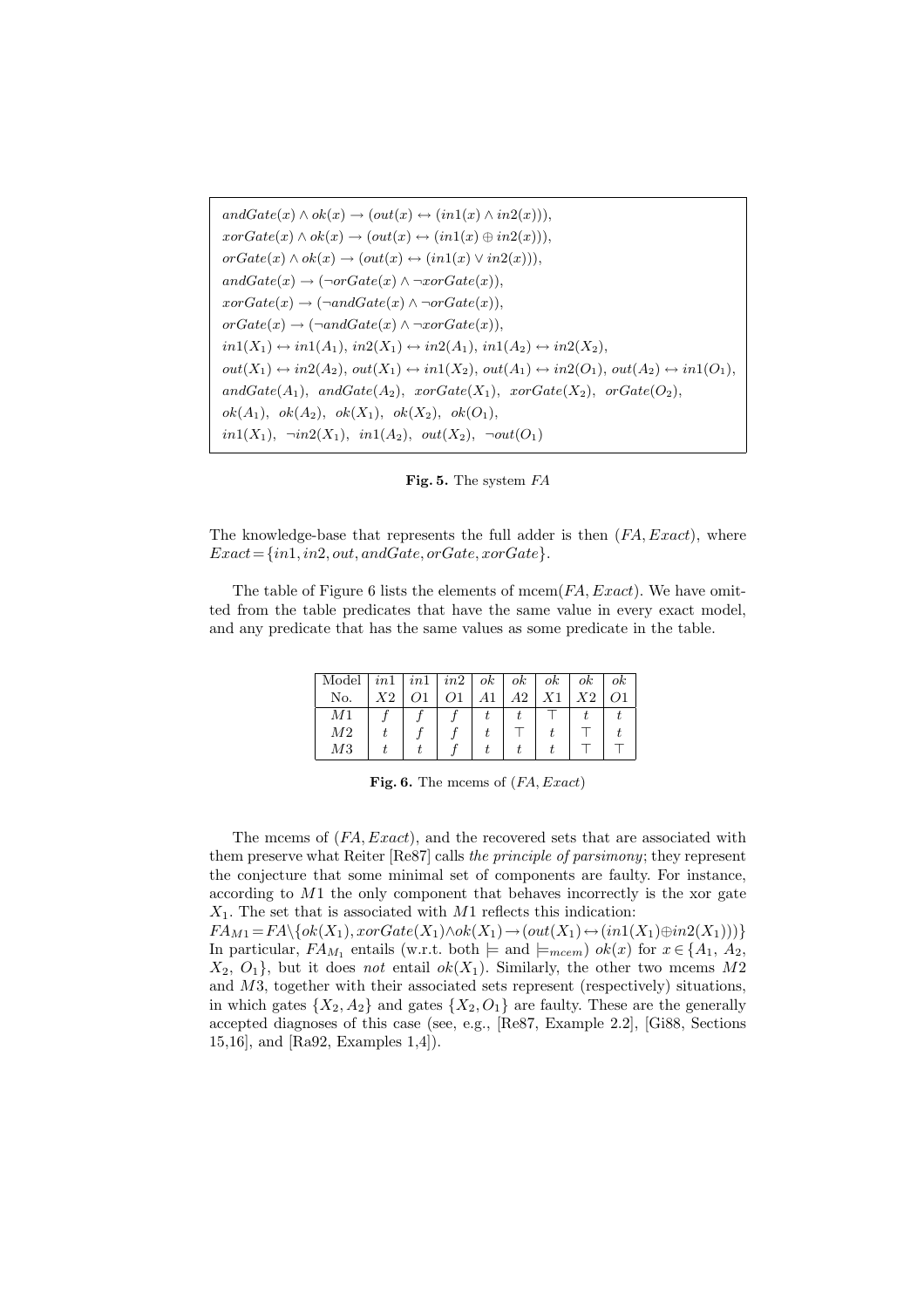One might treat  $FA_{M1}$  as the preferred recovered set, since it is the only set that entails that only a single component is faulty, and one normally expects components to fail independently of each other. This kind of diagnosis is known as a single fault diagnosis.

As it is proved below, the correspondence in the previous example between the fault diagnoses and the inconsistent assignments of the mcems is not accidental. For showing that we first present two basic notions from the literature on model-based diagnosis:

**Definition 12.**  $[Res7]$  A *system* is a triple  $(Sd, Comps, Obs)$ , where:  $Sd$ , the system description, is a set of first order sentences; Comps, the system components, is a finite set of constants; and Obs, the observations set, is a finite set of sentences.

**Definition 13.** [Re87] A *diagnosis* is a minimal set  $\Delta \subseteq Comps$  s.t.  $Sd \cup Obs \cup$  $\{ok(c) \mid c \in Comps \setminus \Delta\} \cup \{\neg ok(c) \mid c \in \Delta\}$  is classically consistent.

**Definition 14.** A *correct behavior assumption* for a given set of components  $\Delta \subseteq Comps$  is the set  $CBA(\Delta) = \{ok(c) \mid c \in \Delta\}.$ 

**Definition 15.** For a given system  $(Sd, Comps, Obs)$ , and a set of components  $\Delta \subseteq Comps$ , denote  $S(\Delta) = \mathcal{S}d \cup Obs \cup \mathcal{CBA}(\Delta)$ . Whenever  $\Delta = Comps$  we shall write just S instead of S(Comps). We shall continue to assume that  $S(\Delta)$  is a set of clauses.

**Proposition 9.** [Re87] Denote by  $\models_{cl}$  the consequence relation of the first order classical logic.

a)  $\Delta$  is a diagnosis for  $(Sd, Comps, Obs)$  iff  $\Delta$  is a minimal set s.t.  $S(Comps \setminus \Delta)$ is classically consistent.

b) If  $\Delta$  is a diagnosis for  $(Sd, Comps, Obs)$  then  $S(Comps \setminus \Delta) \models_{cl} \neg ok(c)$  for every  $c \in \Delta$ .

In the present treatment, unlike in the classical case, an inconsistency does not yield trivial reasoning, and only a subset of the atomic formulae must have classical values. In our terms, then, a diagnostic system is defined as follows:

**Definition 16.** A *diagnostic knowledge-base* is a knowledge-base  $(S, Exact)$ , where  $S = Sd \cup Obs \cup CBA(Comps)$ , and Exact consists of every ground atom of S except the elements of  $CBA(Comps)^8$ .

**Theorem 3.** Let  $(S, Exact)$  be a diagnostic knowledge-base. An exact model M of  $(S, Exact)$  is an mcem of  $(S, Exact)$  iff  $Inc_M(S) = CBA(\Delta)$  for some diagnosis  $\Delta$  of  $S$ .

 $8$  Note that this requirement is met in Example 8.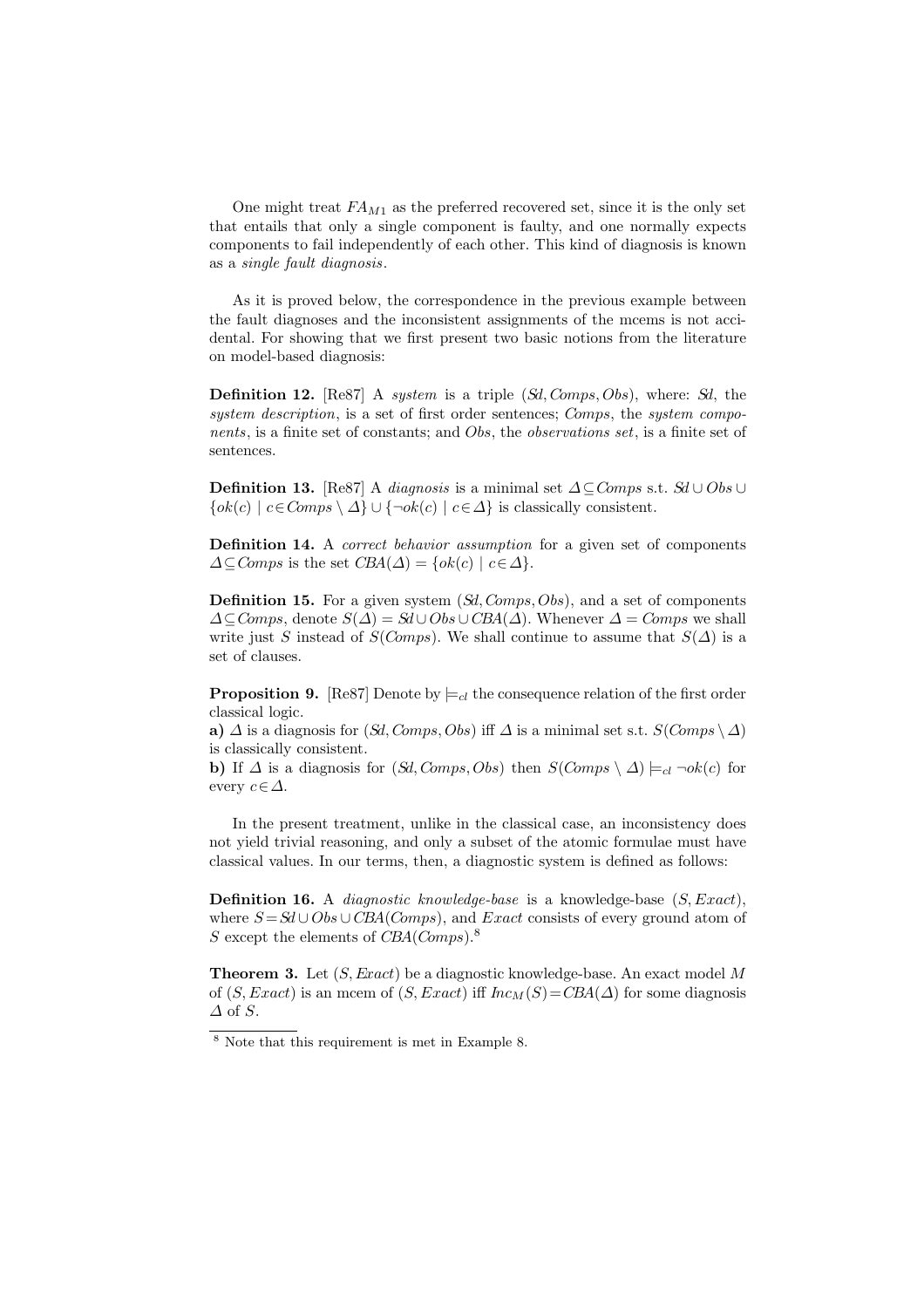**Proof:** ( $\Leftarrow$ ) Assume that M is an exact model of (S, Exact) and that  $\Delta$  is a diagnosis of S s.t.  $Inc_M(S) = CBA(\Delta)$ . If M is not an mcem of S then by Proposition 1 there is an exact model M' s.t.  $Inc_{M'}(S) \subset Inc_M(S) = CBA(\Delta)$ , i.e.: there is a  $c_0 \in \Delta$  s.t.  $M'(ok(c_0)) \neq \top$ . But:

(a) M' is a model of S and  $ok(c_0) \in S$  thus  $M'(ok(c_0)) \in \{t, \top\}$ , and

(b) By Proposition 9(b),  $S(Comps \setminus \Delta) \models_{cl} \neg ok(c_0)$ . Hence by Lemma 4.11 of [AA96] <sup>9</sup>,  $S(Comps\setminus\Delta) \models_{meem} \neg ok(c_0)$ . Since M is a (most) consistent exact model of  $S(Comps \setminus \Delta)$ , so is M'. Therefore  $M'(\neg ok(c_0)) \in \{t, \top\}.$ 

By (a) and (b),  $M'(ok(c_0)) = \top -$  a contradiction.

 $(\Rightarrow)$  From the condition on *Exact* it follows that for every exact model M of  $(S, Exact), Inc_M(S) \subseteq CBA(Comps)$ . Suppose, then, that M is an mcem of  $(S, Exact)$  and that  $Inc_M(S) = CBA(\Delta)$  for some  $\Delta \subseteq Comp$ . By Proposition 9, in order to prove that  $\Delta$  is a diagnosis for S it is sufficient to show that  $\Delta$  is a minimal set such that  $S(Comps\setminus\Delta)$  is classically consistent. Suppose not. Then there is a proper subset  $\Delta' \subset \Delta$  s.t.  $S(Comps \setminus \Delta')$  is classically consistent, and so has a consistent model, N. Let  $M'$  be the following valuation:

$$
M'(p) = \begin{cases} N(p) & \text{if } p \in \mathcal{A}(S(Comps \setminus \Delta')).\\ \top & \text{otherwise.} \end{cases}
$$

It is easy to verify (using Lemma 2) that  $M'$  is a model of  $S$ . Therefore, since  $Exact(S) \subset \mathcal{A}(S(Comps \& \Delta'))$ , M' is an exact model of  $mod(S, Exact)$ . Moreover,  $Inc_{M'}(S) = CBA(\Delta'),$  and  $\Delta' \subset \Delta$ , thus  $Inc_{M'}(S) = CBA(\Delta') \subset CBA(\Delta) =$  $Inc_M(S)$ . It follows that M cannot be a mcem of  $(S, Exact)$ .  $\Box$ 

Corollary 1. Let  $(S, Exact)$  be a diagnostic knowledge-base. If  $\Delta$  is a diagnosis of S then there exists an mcem M of  $(S, Exact)$  s.t.  $Inc_M(S) = CBA(\Delta)$ .

**Proof:** By Proposition 9(a),  $S(Comps \, \setminus \Delta)$  is classically consistent, therefore there is an exact model M of  $(S, Exact)$  that assigns  $\top$  only to  $CBA(\Delta)$ . This M is an mcem of  $(S, Exact)$  by Theorem 3.  $\Box$ 

It follows that whenever the requirement of Theorem 3 is met and  $(S, Exact)$ is stratified, one can use the algorithm of Section 4 for finding diagnoses and constructing recovered knowledge-bases of the faulty system. This is the case, e.g., in Example 8.

# 6 Conclusion

We have proposed a four-valued mechanism for recovering consistent data from inconsistent set of assertions. This approach regards some contradictory data as useless, and considers all the remaining information as unaffected. The logics

<sup>&</sup>lt;sup>9</sup> According to that lemma, if S is a classically consistent set of assertions,  $\psi$  is a clause that does not contain any pair of complementary literals, and  $\psi$  classically follows from S, then  $S \models_{meem} \psi$ . In [AA96] this is proved only for the case  $Exact = \emptyset$ , but the proof can easily be adapted to the general case.